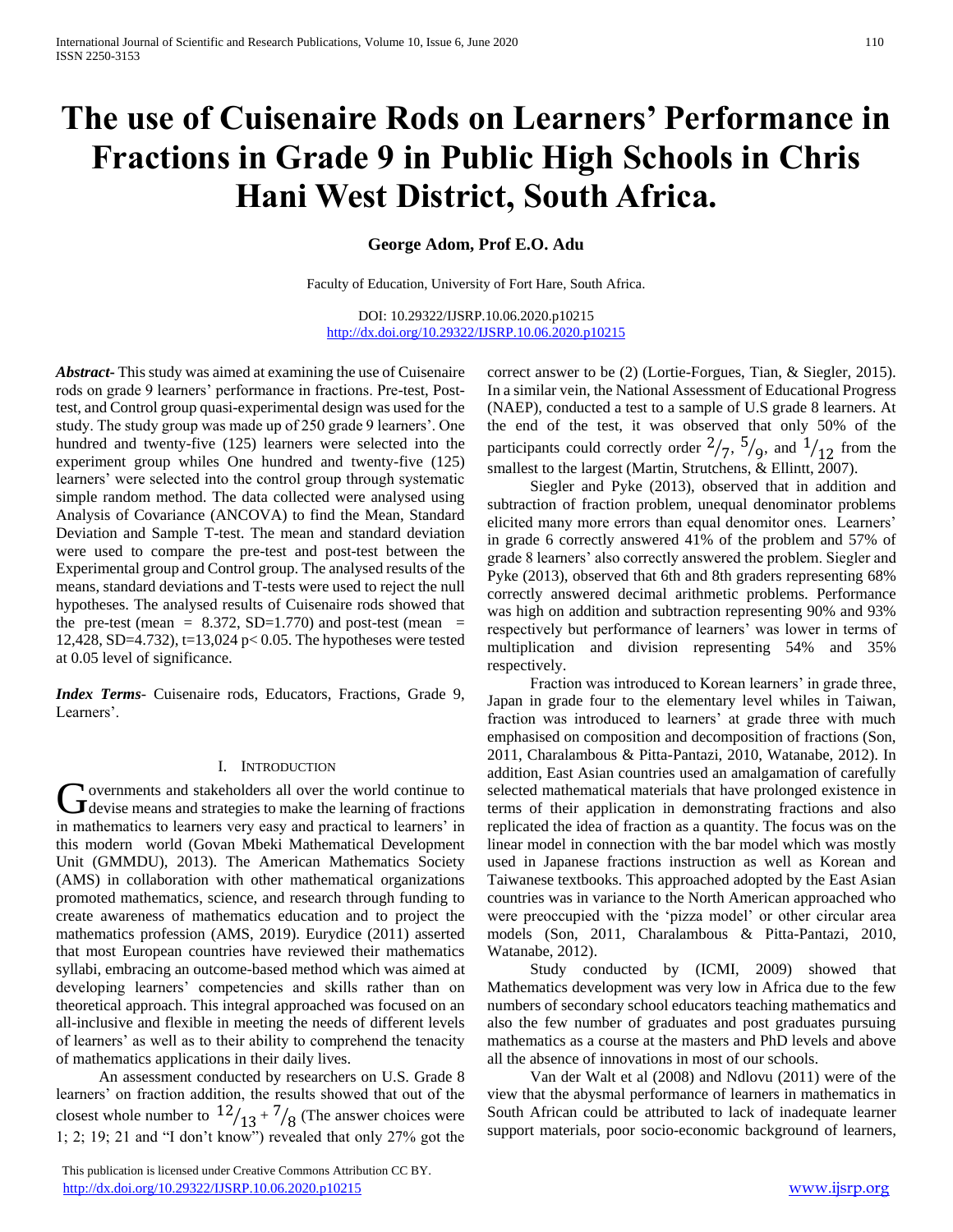medium of instructions, lacked of motivation, poor quality of educators and inadequate study orientation.

 Researchers asserted that, an overwhelming majority of South Africa learners' Mathematical knowledge was uncertain. South African learners' encountered serious problems related to Mathematics methodological terminology (Van der Walt, Maree and Ellis 2008:490). Trends in International Mathematics and Science Study (TIMSS, 2015) conducted a test in Mathematics and Science to evaluate the performance of learners in grade Eight among some selected Africa countries (Tunisia, Egypt, Ghana, South Africa, Morocco and Botswana). At the end of the competition, South Africa recorded the lowest mark in Science and Mathematics (TIMSS, 2015). South Africa learners' were rated 30.0% in numeracy and 48.1% in literacy (UNICEF, 2005). Siegler and Fazio (2010) observed that learners all over the world were faced with challenges in learning fractions and it was evident that an average learner never gained an abstract knowledge of fractions. Many learners and educators were faced with the challenge of fraction learning in mathematics due to the complex nature of it. Research showed that learners were confronted with the tasked of understanding the concept of the subject especially fractions (Charalambous & Pitta-Pantazi, 2010).

## II. RESEARCH OBJECTIVES

 The present study aimed to find out the use of Cuisenaire Rods on Learners' Performance in Fraction in Grade 9 in Public High Schools in Chris Hani West District South Africa.

## III. HYPOTHESES

 The following null hypotheses were tested at 0.05 level of significance:

 $H0<sub>1</sub>$ : There is no significant difference between the Pre-test and Post-test of the control and experimental group.

 H02: There is no significant relationship between Cuisenaire rods and grade nine learners' performance in fraction.

## IV. RESEARCH QUESTION

What was the effect of Cuisenaire rods on learners' academic performance in fraction in grade 9?

## V. LITERATURE

 The literature of this study was based on what scholars had written about the use of Cuisenaire rods in the teaching of fractions both locally and internationally.

## **5.1 Theoretical framework**

 The theoretical framework of this study was anchored on two theories; Cognitive Development theory and Constructivism theory. Cognitive development theory was the ability to make intellectual judgement through the process of involving all the mental faculties (De Witt, 2011) whiles constructivism keenly involved the collaboration efforts of learners with the educator in constructing new meaning (Atherthon, 2010).

## **5.2 Conceptualisation of fraction**

 Olanoff, Lo and Tobias (2014), opined that fraction was an aspect of rational numbers which was expressed in the form  $\frac{a}{b}$ where "a" and "b" were both numerals, and "b"  $\neq$  0. Fractions was an aspect of study of rational numbers. In a similar vein Lortie-Forgues et. al. (2015 p.206) asserted that a fraction was made up of three components, a numerator, a denominator, and a line separating the two numbers eg.  $1/2$  . Studies showed that for one to advance in the understanding of the concept of rational numbers in general, one must undertake a study of different interpretations of fractions (Lamon, 2007, 2012). Ball (cited in Olanoff et al. 2014 p. 272) asserted that fractions may be inferred to as; (a) in part-whole terms, where the whole unit may vary; (b) as a number on the number line; (c) as an operator (or scalar) that could shrunk or stretched another quantity; (d) as a quotient of two integers; (e) as a rate; and (f) as a ratio.

 Fractions was an essential aspect of mathematics that formed the bedrock of every learner's success in the subject as stipulated by the National Mathematics Advisory Panel (NMAP, 2008). Lortie-Forgues, Tian and Siegler (2015) argued that, the prominence of fraction and decimal calculation for academic accomplishment was not restricted to mathematics courses only. Rational number arithmetic was also ever-present in physics, chemistry, engineering, psychology, sociology, biology, economics, and other spheres of studies. Gould, Outhred, and Mitchelmore (2006), asserted that educators, learners and academics have typically described fraction learning as a difficult aspect of mathematics syllabus. Researchers underscored the fact that learners found it problematic to comprehend the idea of "a part as a whole" relationship in mathematics.

# **5.3 Application of manipulative concrete materials in classroom teaching.**

 In 2013, the National Council of Supervisors of Mathematics (NCSM) issued a position statement on the use of manipulative concrete materials in classroom teaching to develop learners' accomplishment in mathematics. "In order to develop every student's mathematically proficiency, NCSM recommended that learners and educators must systematically integrate the use of concrete and virtual manipulative into classroom instruction at all grade levels" (NCSM, 2013).

 Understanding mathematical skills was very important in today's technological world (Burns & Hamm, 2011; Carbonneau, Marley, & Selig, 2013). Johann Pestalozzi (1746 –1827) influenced educators in the 19th century to use manipulative concrete materials in teaching number sense at the basic level of education including basic blocks (Saetter, 1990). Piaget's constructivism viewpoint of the 1970s, observed that theoretical knowledge was established through discovering while using physical materials rather than through auditory information via person to person (Piaget, 1973). In this Morden world, there were a variety of manipulative concrete materials stretching from virtual computer software programmes to teacher-made materials (Gaetano, 2014 p.5).

 A manipulative concrete material was a physical object that could be touched, felt, moved around by learners, appealed to the faculties of the senses and also conveyed a mathematical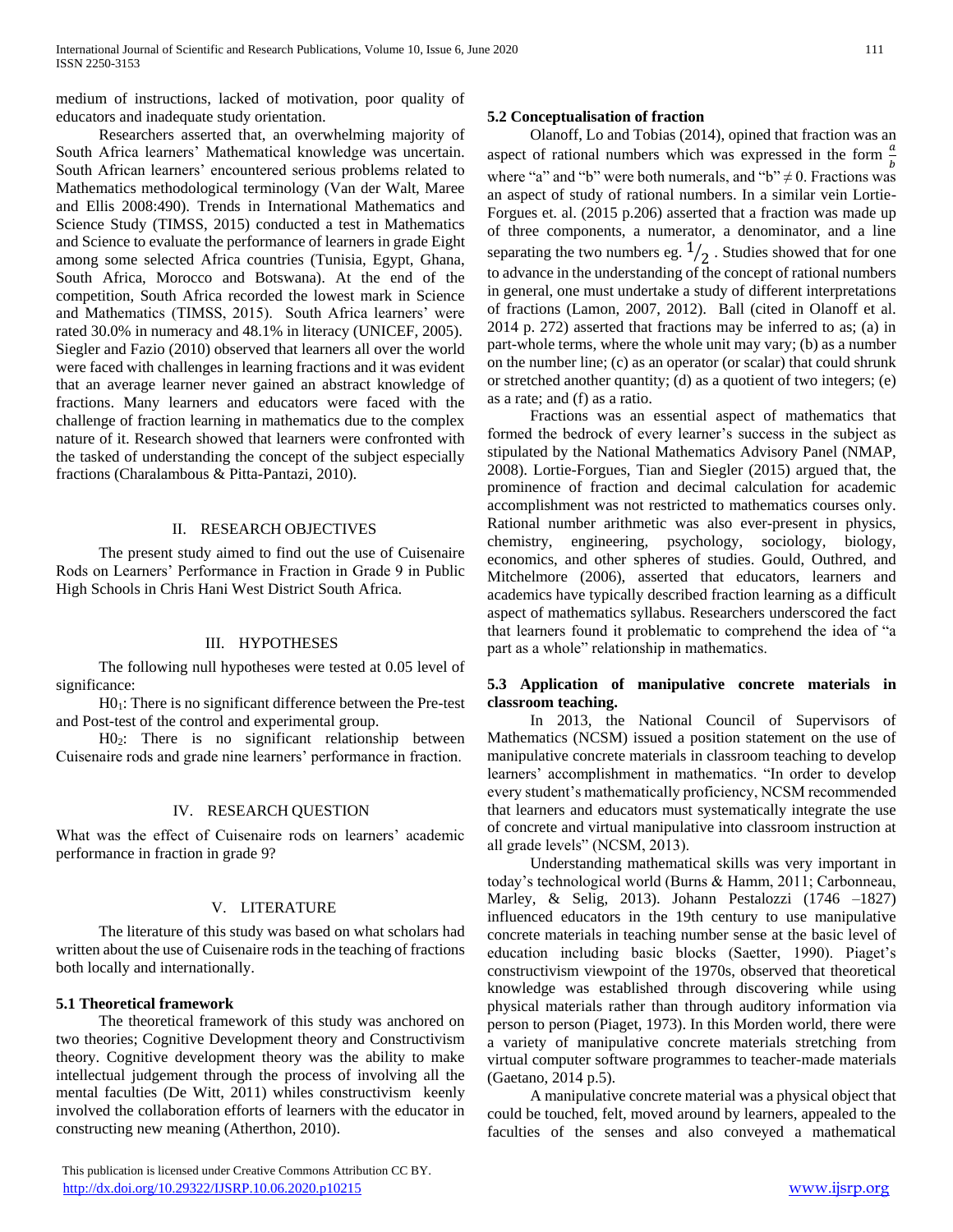knowledge (Swan & Marshall, 2011). In addition, Cramer and Henry (2013) asserted that manipulative materials were physical objects which ranged in size, shape, and colour. They encompassed physical prototypes such as fraction circles, paper folding, pie pieces, Cuisenaire rods, fraction bars, dice, and chips that enabled learners to establish cognitive images of fractions.

However, many scholars were of the view that the use of manipulative concrete materials does not necessarily warrant the understanding of mathematical ideas. Researchers were of the notion that virtual manipulative concrete materials in reality do not help learners in cultivating mathematical comprehension (Moyer-Packenham & Westenskow, 2013).

# **5.4 Cuisenaire rods**

 Elia, Gagatsis, and Demetrico (2007), asserted that Cuisenaire rods were hands-on and minds-on physical material used for mathematical instruction of abstract concepts. It was a significant mathematical material used for modelling

mathematical concepts of what was taught in the mathematics classroom and what pertained at homes relating to classroom experience to everyday life activities. Cuisenaire Rods were invented over the past nine decades by George Cuisenaire a Belgian mathematics educator. This distinctive mathematical tool was to help learners understand abstract mathematical concepts by manipulating painted wooden strips of different dimensions called Cuisenaire rods. A package of Cuisenaire rods consisted of 74 rectangular rods in 10cm different dimensions and 10 varied colours. Each colour related to a particular length. The content of the pack was made up of 22 white rods of 1cm each, 12 red rods of 2cm each 10 light green rods of 3cm each, 6 purple rods of 4cm each, 4 yellow rods of 5cm each, 4 dark green rods of 6cm each, 4 black rods of 7cm each, 4 brown rods of 8cm each, 4 blue rods of 9cm each and 4 orange rods of 10cm each. These rods were used as physical objects to teach any concept in mathematics (Kurumeh, 2010).



**Figure 5.1: Using Cuisenaire rods to do addition of fractions. (Kurumeh, 2010).**

 This harmonious interconnection of the senses acted as a tool to enhance learning and memory. Cuisenaire rods enabled learners to discover mathematical problems on their own (Akarcay, 2012). Using Cuisenaire rod teaching approach prepared learners to meet daily standards with daily critical thinking activities. It prepared learners for school success in mathematics and meets the needs of every age group. Cuisenaire rods enabled every learner to work individually and in groups on important mathematical contents such as fractions while the educator offered individual assistance to learners (Akarcay, 2012; Van de Walle, 2007).

# VI. METHODOLOGY

# **6.1 Research Paradigm**

 The researcher adopted a positivist research paradigm for this study. Positivism was often associated with quantitative research method. Collins (2010), was of the view that positivism

 This publication is licensed under Creative Commons Attribution CC BY. <http://dx.doi.org/10.29322/IJSRP.10.06.2020.p10215> [www.ijsrp.org](http://ijsrp.org/)

hang on quantifiable interpretations that led themselves to statistical analysis. The researcher used treatments on experimental and control groups in the classroom as stipulated by the positivism theory of laboratory experiment of study.

# **6.2 Research Design**

 For this study, the researcher adopted a Pre-test, Post-test, and Control group quasi-experimental design to determine the effectiveness of Cuisenaire rods on learners' academic performance in fraction in grade nine (9).

# **6.3 Sample and Sampling Techniques**

 Two hundred and fifty (250) grade 9 learners whose ages ranged between 13-16 years and ten (10) educators teaching grade 9 mathematics were selected from 40 public high schools with the use of stratified, systematic random sampling, convenience and purposive sampling methods. One hundred and twenty-five (125) learners were put into the experiment group and another One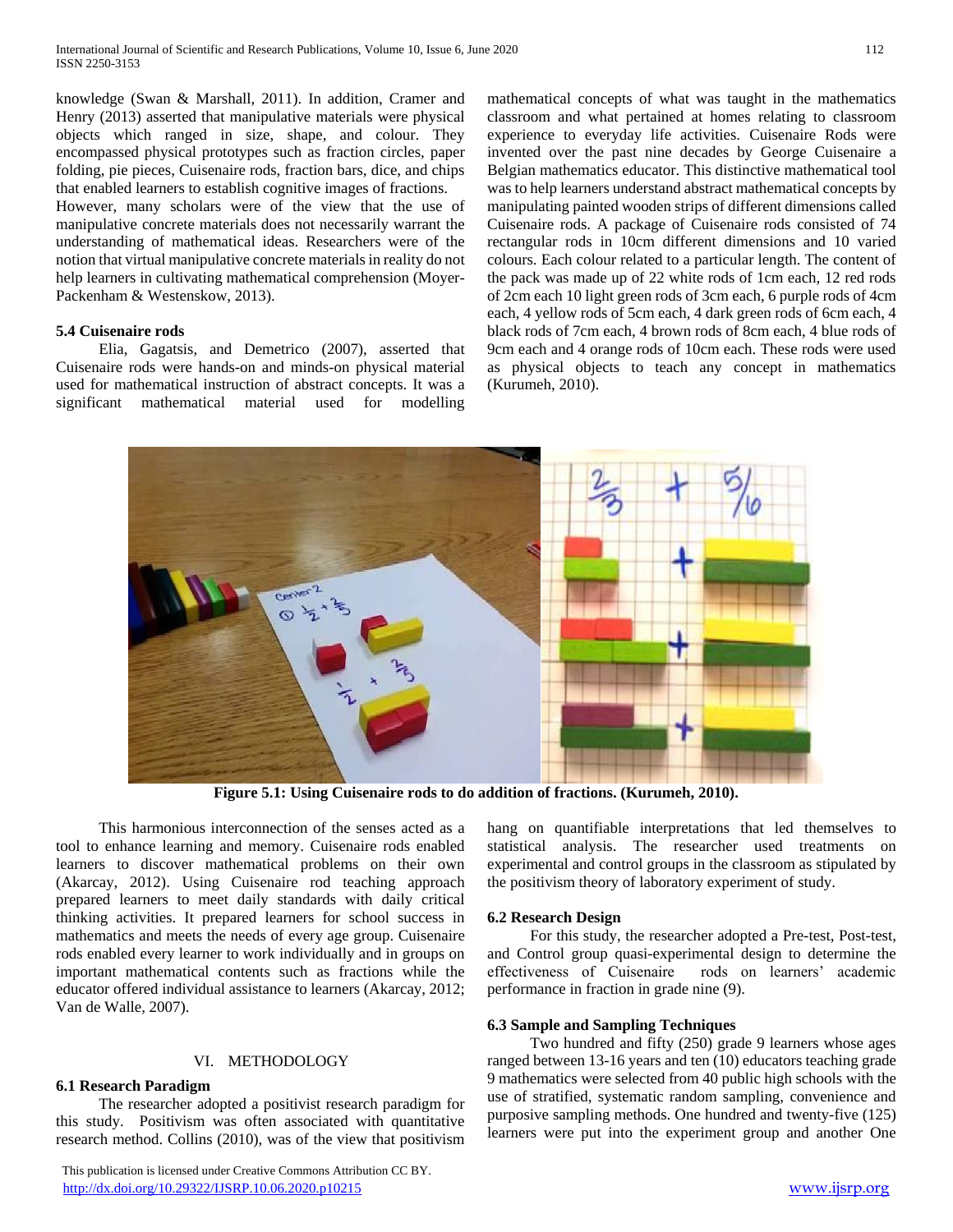hundred and twenty-five (125) learners' were put into control group through systematic random sampling method. One hundred and two (102) learners were boys and One hundred and forty-eight (148) learners were girls.

# **6.4 Data collection procedure**

 A Fraction Achievement Test (FAT) made up of multiplechoice objective test of twenty (20) items were used. Each item had one correct option (key) and three distractors, i.e. options A, B, C, and D. The content area covered were; Proper fractions, Improper fractions, Mixed fractions. A Pre-test was administered to both the experimental group and the control group according to their codes. The experimental group was then exposed to Cuisenaire rods in solving different types of fractions with the help of the researcher and the research assistant whiles the Control group was not. On the third week, a Post-test was administered to both experimental and control group. This was done according to the codes assigned to them in the pre-test.

# VII. DATA ANALYSIS

 The data collected were analysed using Analysis of Covariance (ANCOVA) to find the Mean, Standard Deviation and Sample T-test. The mean and standard deviation were used to compare the pre-test and post-test between the Experimental group and Control group. The analysed results of the means, standard deviations and T-tests were used to reject the null hypotheses. The hypotheses were tested at 0.05 level of significance.

i). H01: There is no significant difference between the Pre-test and Post-test of the control and experimental group.

| Group      | N   | Trial     | Mean   | <b>Standard</b><br>deviation | Min      | Max |
|------------|-----|-----------|--------|------------------------------|----------|-----|
|            | 125 | Pre-test  | 8.192  | 1.735                        | $\theta$ | 14  |
| Controls   | 125 | Post-test | 7.992  | 1.406                        |          | 11  |
|            | 125 | Pre-test  | 8.552  | 1.794                        |          | 11  |
| Experiment | 125 | Post-test | 16.864 | 1.820                        | 12       | 20  |

Source: (Field study February, 2019).

 Table 1.1, illustrated the descriptive statistics for Cuisenaire Rods Manipulative Tool. The table showed the mean scores and standard deviations of the experimental group and the control group in the Pre-test (mean  $\overline{X}$  =8.552, SD=1.794) and (mean  $\overrightarrow{\mathbf{X}}$  =8.192, SD=1.735) respectively. The pre-test scores showed that, there was no significant difference in the mean scores and standard deviation between the experimental group and the control group in the Pre-test. This could suggest that the initial competencies of the two groups in fractions were equivalent prior to the study. However, the mean scores and standard deviation of the experimental group and control group in the Post-test were as followed (mean  $\overline{X}$  =16.864, SD= 1.820) and (mean  $\overline{X}$  = 7.99, SD=1.406) respectively. There was vast disparities in the mean scores and standard deviation in the Post-test between the Experimental Group and Control Group.  $(p < 0.05)$  therefor hypothesis  $(H<sub>01</sub>)$  is rejected. The difference in the mean and standard deviation scores could be attributed to the effects of Cuisenaire Rods on the Experimental Group.

ii). H02: There is no significant relationship between Cuisenaire rods and grade nine learners' academic performance in fraction

Table 1.2: Shows the Paired Samples Statistics (N= 250)

| Pair                                                       | Mean  | <b>Std. Deviation</b> | <b>Std.</b> Error Mean |
|------------------------------------------------------------|-------|-----------------------|------------------------|
| Cuisenaire rods manipulative $\vert_{12.428}$<br>Post-test |       | 4.732                 | .299                   |
| <b>Pre-test</b>                                            | 8.372 | 1 770                 |                        |

Source: (Field work February, 2019).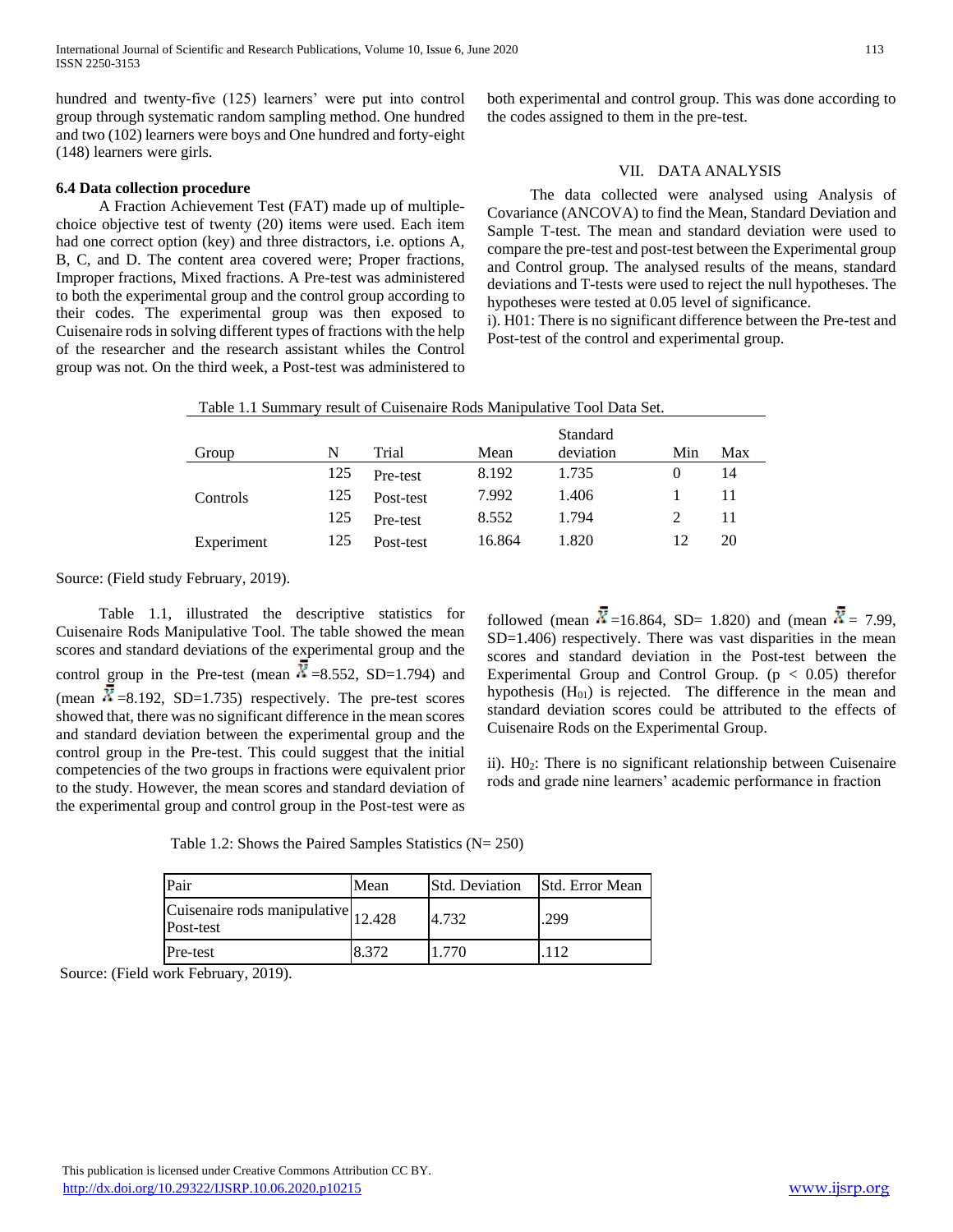| Pair                                                             | <b>Paired Differences</b> |           |      |                                                    |       |            |     |                |
|------------------------------------------------------------------|---------------------------|-----------|------|----------------------------------------------------|-------|------------|-----|----------------|
|                                                                  |                           | Std.      | Std. | 95% Confidence Interval of the<br>Error Difference |       |            |     | Sig.<br>$(2 -$ |
|                                                                  | Mean                      | Deviation | Mean | Lower                                              | Upper |            | ldf | tailed)        |
| Cuisenaire<br>rods<br>manipulative Post-test - 4.056<br>Pre-test |                           | 4.924     | .311 | 3.443                                              | 4.669 | 13.024 249 |     | 0.000          |

Source:(Field work February, 2019).

| Mean        | Std.<br>Deviation | Effect size |  |  |  |
|-------------|-------------------|-------------|--|--|--|
| 4.056       | 4.924             | 0.82        |  |  |  |
| Effect size |                   |             |  |  |  |

 To prove that there was a significant relationship between Cuisenaire rods and grade nine learners' performance in fractions, the pre-test and post-test mean and standard deviations scores of Cuisenaire rods were compared using sample paired t-test. Table 19 showed the Pre-test and Post-test mean and standard deviation of Pre-test scores (mean  $\overline{N}$  =8.372, SD=1.770) and Post-test scores (mean  $\bar{X}$  =12,428, SD=4.732) respectively. The scores indicated that, there were increased in the mean scores and standard deviation of the Post-test. The t-test  $(t=13,024, p < 0.05)$ indicated that there was a significant relationship between Cuisenaire rods and grade nine learners performance in fractions therefore the null hypothesis  $(H_{02})$  was rejected.

## VIII. CONCLUSION

 The study showed that Cuisenaire rods have a great effect on learners' academic performance in fraction. Cuisenaire rods as a manipulative concrete material has aided learners' to discover solutions to mathematical problems involving fractions, motivate learners' to work independently and in groups and also enhanced learners' understanding of fractions. Elia, Gagatsis, and Demetrico (2007), suggested that Cuisenaire rods are hands-on and minds-on physical material used for mathematical instruction of abstract concepts and made mathematics real to learners. In support (Akarcay, 2012) alluded to the fact that Cuisenaire rods enabled learners to discover mathematical problems on their own. Cuisenaire rods motivate every learner to work individually and in groups on important mathematical contents such as fractions while the educator offered individual assistance to learners (Akarcay, 2012; Van de Walle, 2007). Cuisenaire rods made mathematics real to learners since it was learner friendly, activity oriented, and stimulated learners' comprehension of the mathematical concepts and facilitated higher understanding of mathematical concepts, facts and principles Kurumeh (2010).

# IX. RECOMMENDATIONS

- 1. Learners' ought to use Cuisenaire rods frequently in their mathematical lessons so that they would be abreast with it and also increased their understanding in fractions.
- 2. Mathematics educators should ensure that they incorporated Cuisenaire rods in their mathematical instructions.
- 3. Educators ought to motivate and sustained the interest of their learners' during mathematics instruction by the use of different teaching methods. Mathematics class must be learner centred and not teacher centred form of instruction.
- 4. Principals ought to ensure that there were adequate manipulative concrete materials in their schools to enhance the teaching and learning of mathematics.
- 5. It was obligatory for the Department of Education to ensure that every school was well resourced with manipulative concrete materials to enhance the mathematical proficiency of the learners'.

## **REFERENCES**

- [1] Akarcay, S. (2012). "Cuisenaire Rods: Pedagogical and Relational Instruments for Language Learning". Vermount, USA: Published Thesis of the SIT Graduate Institute. Retrieved from https://digital collections.site.edu/ipp-collection/521
- [2] AMS. (2019). USA Science and Engineering festival 2016. Rhode Island 02904-2213. 201 Charles Street Providence: Unpblished
- [3] Atherton, J. S. (2010). Learning and Teaching; Constructive in learning. Retrieved from http://www.learningandteaching.info/learning/constructivism.htm
- [4] Bernard, H. R. (2011). Research methods in Anthropology: Qualitative and quantitative approaches. UK: Altamira Press.
- [5] Burns, B. A., & Hamm, E. M. (2011). A comparison of concrete and virtual manipulative use in third- and fourth-grade mathematics. School Science And Mathematics, 111(6), 256-261. Retrieved from Retrieved from: http://ehis.ebscohost.com.dbsearch.fredonia.edu:2048/ehost/p
- [6] Carbonneau, K. M., Marley, S., & Selig, J. (2013). A meta-analysis of the efficacy of teaching mathematics with concrete manipulatives. Journal of Educational Psychology, 105(2), 380-400.
- [7] Charalambos, C., & Pitta-Pantazi, D. (2010). Drawing on a Theoretical Model to Study Students' Understanding of fractions . Educational Studies in Mathematics, 64(3), 293-316.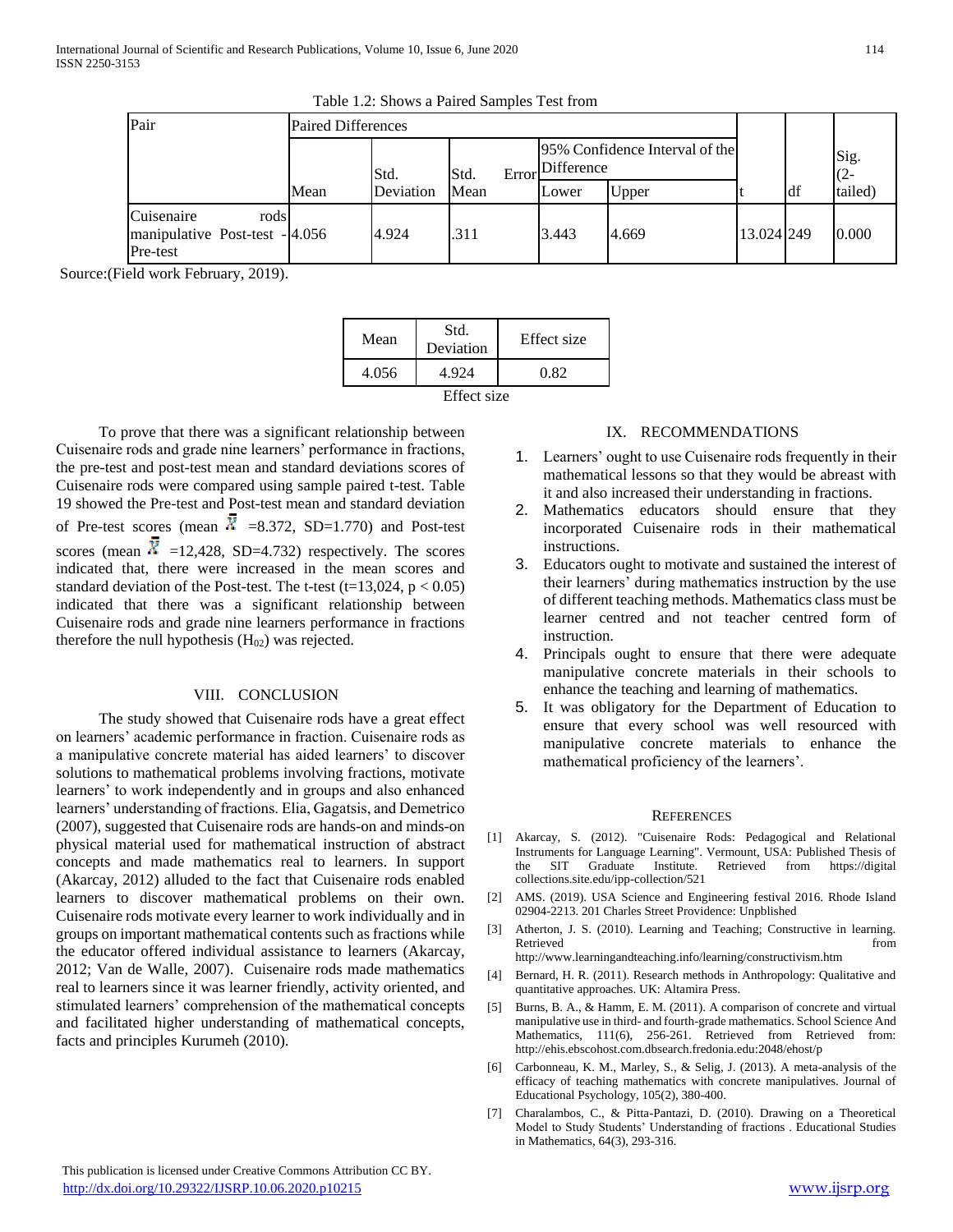- [8] Collins, H. P. (2010). Creative Research: The Theory and Practice of Research for the Creative Industries. AVA publishing. doi:2940411085, 9782940411085
- [9] Cramer, K., & Henry, A. (2013). Using manipulative models to build number sense for addition of fractions. Yearbook (National Council of Teachers of Mathematics), 75, 365 - 371 .
- [10] Creswell, J. W. (2014). Research Design: Qualitative, Quantitative and Mixed Methods Approaches (4th ed.). Los Angelus: SAGE.
- [11] De Witt, M. W. (2011). The young child in context: A thematic approach. Perspectives from Educational Psychology and sociopedagogics (1st ed.). Pretoria: Van Schaik.
- [12] Druckman, D. (2005). Doing Research: Methods of Inquiry for Conflict Analysis. Fairfax, USA: SAGE.
- [13] Elia, L., Gagatsis, A., & Demetrico, A. (2007). The effects of different modes of Representation on the solution of one-step additive problems.
- [14] Eurydice. (2011). Mathematics Education in Europe: Common Challenges and National Policies. Wim Varisteenkiste, Cummunication and Publication. European Commission. Retrieved from http://eacea.ec.europa.eu/education/eurydice/thematic-studies-en.php
- [15] Gaetano, J. (2014). The effectiveness of using manipulatives to teach fractions. A Thesis submitted to the department of Psychology College of Science and Mathematics at Rowan University.
- [16] Gould, P., Outhred, L. N., & Mitchelmore, M. C. (2006). One-third is threequarters of one-half. In R. Z. In P. Grootenboer, Identities, Cultures and learning spaces (Proceeding of the 29th annual confernece of the Mathematics Education Research Group of Australiasia (pp. 262 - 269 ). Adelaide: MERGA.
- [17] Govan Mbeki Mathematics Development Unit. (2015). Teaching the future of mathematics and science education. Nelson Mandela Metropolitan University. Retrieved from http://www.mbeki-maths-dev.nmmu.ac.za
- [18] (ICMI), (2009). A commission of The International Mathematical Union (IMU). (Adopted by the IMU Executive Committee by an electronic vote on December 31, 2009).
- [19] Kurumeh, M. S. (2010). Effect of Cuisenaire Rods' Approach on Students' Interest in decimal fractions in Junior Secondary School Makurdi Metropolis. Global Journal of Educational Research , 9(9), 25-31.
- [20] Lamon, S. J. (2012). Teaching fractions and ratios for understanding Essential knowledge and instructional strategies for teachers. New York: Routledge/Taylor & Francis Group.
- [21] Lamon, S. J. (2007). Rational numbers and proportional reasoning: Toward a theoretical framework for research. In F.K. Lester, Jr. (Ed.), Second handbook of research on mathematics teaching and learning. New York: Routledge/Taylor & Francis Group.
- [22] Lee, C., & Chen, M. (2010). Taiwanese Junior High School Students' mathematics attitudes and perceptions towards virtual manipulatives. British Journal of Educational Technology, 41(2), 17 - 21 . doi:10.1111/j.1467- 8535.2008.00877
- [23] Lira , J., & Ezeife, A. N. (2008). Strengthening Intermediate-Level Mathematics Teaching Using Manipulatives: A Theory-Backed Discourse. . Ontario: Academic Exchange – EXTRA.
- [24] Lortie-Forgues, H., Tian, J., & Siegler, R. S. (2015). Why is learning fraction and decimal arithmetic so difficult? Developmental Review, 38, 201-221. doi:10.1016/j.dr.2015.07.008
- [25] Martin, W. G., Strutchens, M. E., & Ellintt, P. C. (2007). The learning of mathematics. Reston VA: National Council of Teachers of Mathematics.
- [26] Moyer-Packenham, P. S., & Westenskow, A. (2013). Effects of virtual manipulatives on student achievement and mathematics. (n.d.). International Journal of Virtual and Personal Learning Environments, 4(3), 35–50. doi:10.4018/jvple.2013070103
- [27] Moyer Packenham , P., & Suh, J. (2012). Learning mathematics with technology: The influence of virtual manipulatives on different achievement groups. Journal of computers in Mathematics and Science Teaching, 31(1), 39 - 59 .
- [28] National Centre on Intensive Intervention (NCII). (2016). NCII User Guide. National Centre on Intensive Intervention at American Institutes for Research. Washington, DC: American Institutes for Research.
- [29] Ndlovu, M. C. (2011). University-school partnerships for social justice in mathematics and science education: The case of the SMILES project at IMSTUS . South African Journal of Education, 31(1), 419-433.
- [30] OECD. (2015). PISA 2012 results: Creative problem solving: Students' skills in tackling real-life problems . NY. Retrieved from http://www.oecdilibrary.org/education/pisa-2012-results-skills-for-life-volume-v-9789264208070-enq
- [31] Olanoff, D., Lo, J. J., & Tobias, J. (2014). Mathematical Content Knowledge for Teaching Elementary Mathematics: A Focus on Fractions;. The Mathematics Enthusiast, 2(5). Retrieved from http://scholarworks.unit.edu/tme/vol11/iss2/5
- [32] Rahi, S. (2017). Research Design and Methods: A systematic Review of Research Paradigms, Sampling Issues and Instruments Development. Int. J. Econ Manag Sci, 6(403). doi:doi:10.4172/2162-6359.1000403
- [33] Ross, C. J. (2008). The Effect of Mathematical Manipulative Materials on Third Grade Students' Participation, Engagement, and Academic Performance. Doctoral Dissertation. . Florida: University of Central Florida.
- [34] Saettler, L. P. (1990). The evolution of American educational technology. Englewood Colo: Libraries Unlimited.
- [35] Siegler, R. S., & Fazio, L. (2010). Developing effective fractions instruction: A practice guide. Washington, DC: National Center for Education Evaluation and Regional Assistance, Institute of Education Sciences, U.S. Department of Education. doi:NCEE #2010 - 009
- [36] Siegler, R. S., & Pyke, A. A. (2013). Developmental and individual differences in understanding fractions. Developmental Psychology, 49, 1994- 2004.
- [37] Son, J. W. (2011). A global look at math instruction. Teaching Children Mathematics, 17(6), Pg. 360 - 368.
- [38] Special Connections . (2009, April 9). Special Connections From concrete to representational to abstract. Retrieved April 9, 2009 . Retrieved from the Special Connections: http://www.specialconnections.ku.edu/cgibin/cgiwrap/specconn/main.php?c at=instruction&subsection=math/cra.
- [39] Swan, P., & Marshall, L. (2011). Revisiting mathematics manipulative materials. Australian Primary Mathematics Classroom, 15(2), 13-19. Retrieved from http://ehis.ebscohost.com.dbsearch.fredonia.edu:2048/ehost/pdfviewer/pdfv iewer?sid=7ee176b5-9b1c-47e2-a8d
- [40] TIMSS. (2015). TIMSS 2015 International Results in Mathematics. Boston: IEA TIMSS & PIRLS International Study Center, Boston College.
- [41] Trespalacios, J. H. (2008). The Effects of Two Generative Activities on Learner Comprehension of Part-Whole Meaning of Rational Numbers Using Virtual Manipulatives. Blacksburg: Virginia: Virginia Polytechnic Institute and State University.
- [42] UNESCO/UNICEF. (2005). Monitoring Learning Achievement Project . Retrieved from web  $log$  post: http://www.literacyonline.org/explorer/un\_back.htmlWestern Cape Department of Education 2005
- [43] Uribe Florez, L. J., & Wilkins, J. L. (2010). Elementary school teachers' manipulative use. School Science and Mathematics, 110(7), 363-371.
- [44] Van der Walt, M., Maree, K., & Ellis, S. (2008). A mathematics vocabulary questionnaire for use in the intermediate phase. South African Journal of Education, 28(1), 489-504
- [45] Van de Walle, J. A., Karp, K. S., & Bay-Williams, J. M. (2008). Elementary and Middle School Mathematics: Teaching developmentally. Boston, MA: Allyn and Bacon.
- [46] Watanabe, T. (2012). Thinking about Learning and Teaching sequences for the Addition and Subtraction of Fractions. In C. Bruce (chair), Think Tank on the Addition and Subtraction of Fractions. Ontario: Think Tank Conducted in Barrie.
- [47] Wijaya, S. (2017). Multi-level tensions in transport policy and planning: busrapid transit (BRT) in Indonesia. Thesis to Massey university. New Zealand: Unpublished.

#### AUTHORS

**First Author** – Adom George, University of Fort Hare, East London Campus, South Africa, Email: georgeadom90@gmail.com